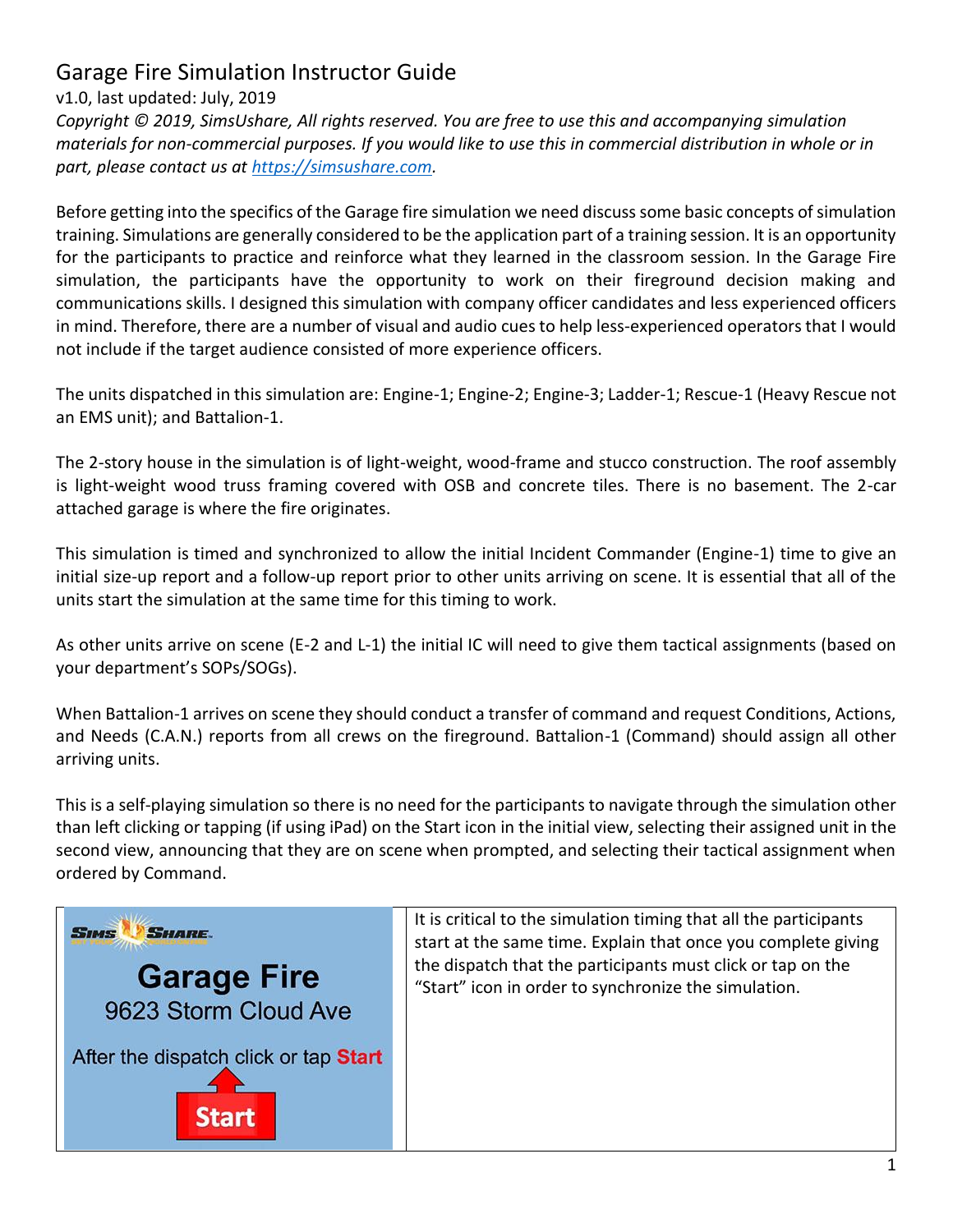| The second view the participants will see is this view of the<br>unit icons of all of the responding units. They should click on<br>their assigned unit which will put them into the appropriate<br>"Responding" view.                                                                                                                                          |
|-----------------------------------------------------------------------------------------------------------------------------------------------------------------------------------------------------------------------------------------------------------------------------------------------------------------------------------------------------------------|
| Here we see Engine-2's "Responding" view which includes a<br>countdown timer to show when they will be on scene. The<br>simulation will automatically advance E-2 through several<br>approach views including overhead plot plans until they arrive<br>on scene                                                                                                 |
| Participants should be told to survey the plot plan when it<br>appears to determine the building layout, identify the most<br>threatened exposures and hydrant locations.                                                                                                                                                                                       |
| When they arrive on scene Engine-1 will be given a text cue<br>when to give their size-up report, Battalion-1 will be given a<br>text cue to make a command transfer, and all other units will<br>receive a text cue to announce they are on scene. This text<br>box will fade off of the screen after a few second and will be<br>replaced with the next view. |
|                                                                                                                                                                                                                                                                                                                                                                 |